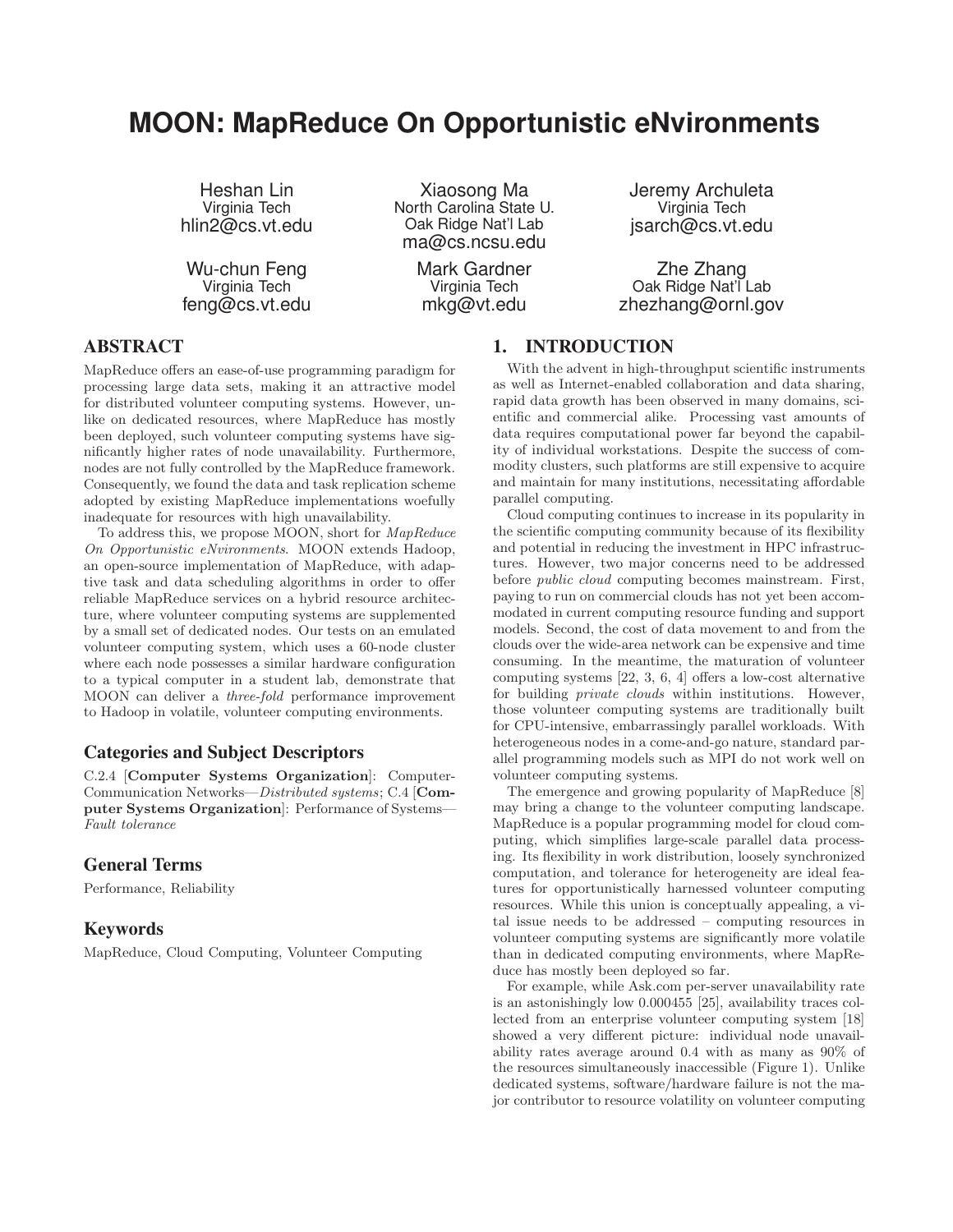systems. Volunteer computing nodes can be shut down at the owners' will. Also, typical volunteer computing frameworks such as Condor [22] consider a computer unavailable for external jobs whenever keyboard or mouse events are detected. In such a volatile environment, it is unclear how well existing MapReduce frameworks perform.



Figure 1: Percentage of unavailable resources measured on a production volunteer computing system.

In this work, we first evaluated Hadoop, a popular, opensource MapReduce run-time system [1], on an emulated volunteer computing system and observed that the volatility of opportunistic resources creates several severe problems. First, the Hadoop Distributed File System (HDFS) provides reliable data storage through replication, which on volatile systems can have a prohibitively high replication cost in order to provide high data availability. For instance, when the machine unavailability rate is 0.4, *eleven replicas* are needed to achieve 99.99% availability for a single data block, assuming that machine unavailability is independent<sup>1</sup>. Handling large-scale *correlated* resource unavailability requires even more replication.

Second, Hadoop does *not* replicate intermediate results, i.e., the output of Map tasks. When a node becomes inaccessible, the Reduce tasks processing intermediate results on this node will stall, resulting in Map task re-execution or even livelock.

Third, Hadoop task scheduling assumes that the majority of the tasks will run smoothly until completion. However, tasks can be frequently suspended or interrupted on volunteer computing systems. The default Hadoop task replication strategy, designed to handle failures, is insufficient to handle the high volatility of volunteer computing platforms.

To mitigate these problems in order to realize the computing potential of MapReduce on volunteer computing systems, we have a created a novel amalgamation of these two technologies to produce MOON— MapReduce On Opportunistic eNvironments. MOON adopts a hybrid resource architecture by provisioning a small set of dedicated, reliable computers to supplement the volatile personal computers. Leveraging such a hybrid architecture, MOON then extends Hadoop's task and data scheduling to greatly improve the QoS of MapReduce services. Together with detailed descriptions of MOON, we present extensive evaluation of its design on an emulated volunteer computing system. Our results show that MOON can deliver as much as a 3-fold speedup to Hadoop, and even finish MapReduce jobs that could not be completed previously in highly volatile environments.

# **2. BACKGROUND**

#### **2.1 Volunteer Computing**

Many volunteer computing systems have been developed to harness idle desktop resources for high-throughput computing [3, 4, 6, 22]. A common feature shared by these systems is non-intrusive deployment. While studies have been conducted on aggressively stealing computer cycles [20] and its corresponding impact [14], most production volunteer computing systems allow users to donate their resources in a conservative way by not running external tasks when the machine is actively used. For instance, Condor allows jobs to execute only after 15 minutes of no console activity and a CPU utilization level lower than 0.3.

#### **2.2 MapReduce**

MapReduce is a programming model designed to simplify parallel data processing [8]. Google has been using MapReduce to handle massive amount of web search data on largescale commodity clusters. This programming model has also been found effective in other application areas including machine learning [5], bioinformatics [19], astrophysics and cyber-security [12].

A MapReduce application is implemented through two user-supplied primitives: *Map* and *Reduce* . Map tasks take input *key-value pairs* and generate intermediate keyvalue pairs through certain user-defined computation. The intermediate results are subsequently converted to output key-value pairs in the reduce stage with user-defined reduction processing. Google's MapReduce production systems use its proprietary high-performance distributed file system, GFS [11], to store the input, intermediate, and output data.

# **2.3 Hadoop**

Hadoop is an open-source cluster-based MapReduce implementation written in Java [1]. It is logically separated into two subsystems: the Hadoop Distributed File System (HDFS), and a master-worker MapReduce task execution framework.

HDFS consists of a *NameNode* process running on the master and multiple *DataNode* processes running on the workers. To provide scalable data access, the NameNode only manages the system *metadata*, whereas the actual file contents are stored on the DataNodes. Each file in the system is stored as a collection of equal-sized data blocks. For I/O operations, an HDFS client queries the NameNode for the data block locations, with subsequent data transfer occurring directly between the client and the target DataNodes. Like GFS, HDFS achieves high data availability and reliability through data replication, with the replication degree specified by a *replication factor* (3 by default).

To control task execution, a single *JobTracker* process running on the master manages job status and performs task scheduling. On each worker machine, a *TaskTracker* process tracks the available execution slots: a worker machine can execute up to  $M$  Map tasks and  $R$  Reduce tasks simultaneously  $(M \text{ and } R \text{ set to } 2 \text{ by default})$ . A TaskTracker contacts the JobTracker for an assignment when it detects an empty execution slot on the machine. Tasks of different jobs are scheduled according to job priorities. Within a job, the JobTracker first tries to schedule a non-running task, giving high priority to the recently failed tasks, but if all tasks for this job have been scheduled, the JobTracker spec-

<sup>&</sup>lt;sup>1</sup>The availability of 11 replicas is  $1 - 0.4^{11} = 0.99996$ .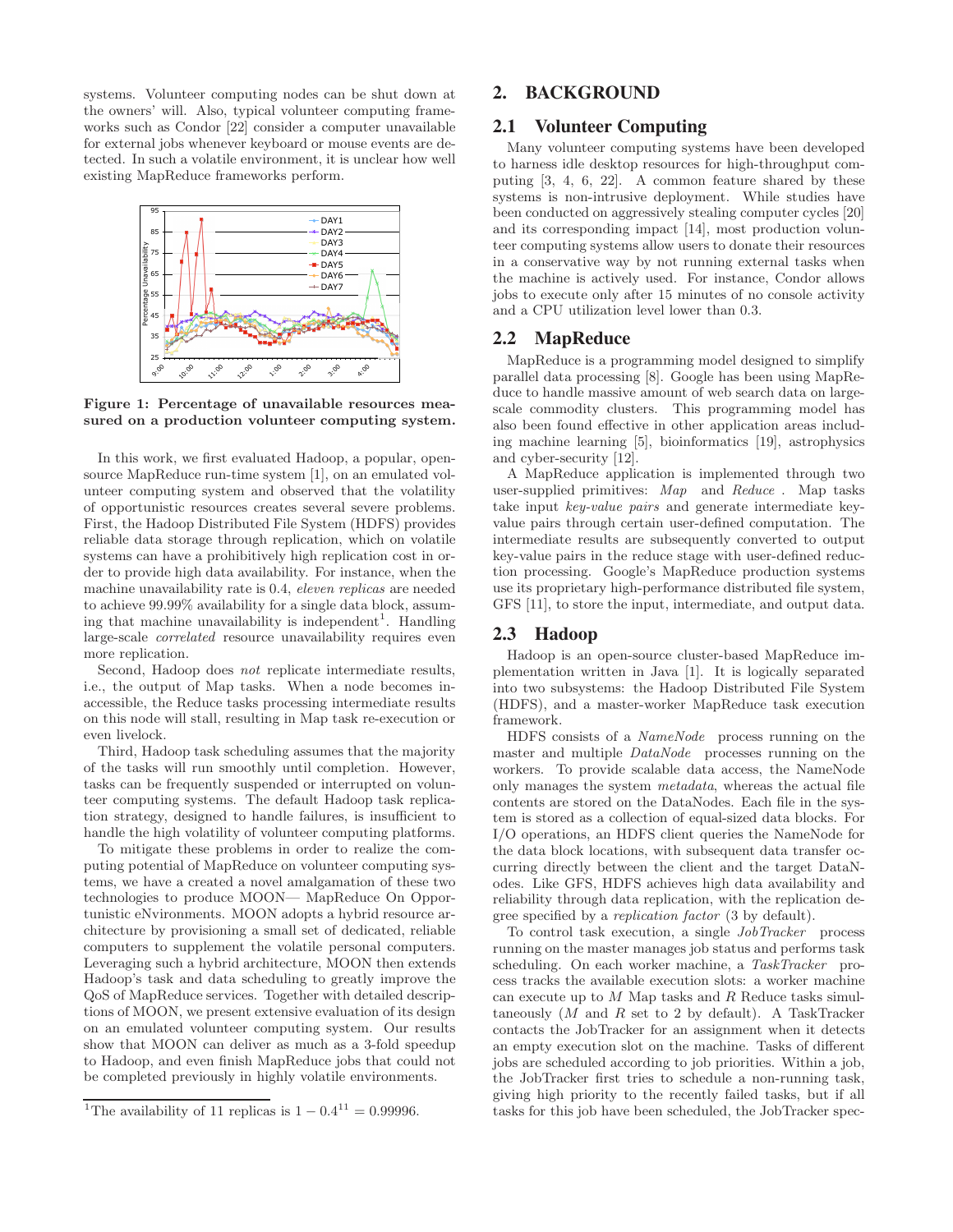ulatively issues backup tasks for slow running ones. These speculative tasks help improve job response time.

# **3. MOON DESIGN RATIONALE AND AR-CHITECTURE OVERVIEW**

MOON targets institutional intranet environments, where volunteer personal computers (PCs) are connected with a local area network with relatively high bandwidth and low latency. However, PC availability is ephemeral in such environments. Moreover, large-scale, correlated unavailability can be normal [16]. For instance, many machines in a computer lab will be occupied simultaneously during a lab session. Similarly, an important cultural event may prompt employees to check news websites, resulting in a large percentage of PCs unavailable for volunteer computing.

Observing that opportunistic PC resources are not dependable enough to offer reliable compute and storage services, MOON supplements a volunteer computing system with *a small number of dedicated compute resources*. The MOON hybrid architecture has multiple advantages. *First*, placing a replica on dedicated nodes can significantly enhance data availability without imposing a high replication cost on the volatile nodes, thereby improving overall resource utilization and reducing job response time. For example, the well-maintained workstations in our research lab have had only 10 hours of unscheduled downtime in the past year which is equivalent to a 0.001 unavailability rate. Assuming the average unavailability rate of a volunteer computing system is 0.4 and the failure of each volatile node is independent, achieving 99.99% availability only requires one copy on the dedicated node and three copies on the volatile nodes<sup>2</sup>. *Second*, long-running tasks with execution times much longer than the Mean Time Between Failure (including temporary inaccessibility due to the owner's activities) of volunteered machines may be difficult to finish on purely volatile resources because of frequent interruptions. Scheduling those long-running tasks on dedicated resources can guarantee their completion. *Finally*, with those dedicated nodes, the system can function even when a large percentage of nodes are temporarily unavailable.

MOON is designed to run atop existing volunteer computing systems. For non-intrusive deployment, a MOON worker can be wrapped inside a virtual machine and distributed to each PC, as enabled by Condor [22] and Entropia [6]. Consequently, MOON assumes that no computation or communication progress can be made on a PC when it is actively used by the owner, and it relies on the *heartbeat mechanism* in Hadoop to detect the PC availability.

In addition, there are several major assumptions in the current MOON design:

- As will be discussed in Section 4, we assume that collectively, the dedicated nodes have enough aggregate storage for at least one copy of all active data in the system. We argue that this solution is made practical by the decreasing price of commodity servers and hard drives with large capacity.
- We assume that the security solutions of existing desktop grid systems (e.g., Condor) can be applied to the

MOON system. Consequently, we do not directly address the security issue in this paper.

• For general applicability, we conservatively assume that the node unavailability cannot be known a priori. In the future, we will study how to leverage node-failure predictability to enhance scheduling decisions under certain environments.

It is worth noting that this paper aims at delivering a proof-of-concept study of the MOON hybrid design, as well as corresponding task scheduling and data management techniques. The efficacy of the proposed techniques is gauged with expansive performance evaluations. Our initial results shown in this paper demonstrate the merits of the hybrid design and the complex interaction between system parameters. This motivates automatic system configuration based on rigorous performance models, which is part of our immediate plan for future work. Please also note that MOON is designed to support general MapReduce applications and does not make assumptions on job characteristics.

#### **4. MOON DATA MANAGEMENT**

In this section, we present our enhancements to Hadoop to provide a reliable MapReduce service from the data management perspective. Within a MapReduce system there are three types of user data – input, intermediate, and output. Input data are processed by Map tasks to produce intermediate data, which are in turn consumed by Reduce tasks to create output data. The availability of each type of data has different QoS implications.

For input data, temporary inaccessibility will stall computation of corresponding Map tasks, whereas loss of the input data will cause the entire job to fail. Intermediate and output data, on the other hand, are more resilient to loss, as they can be reproduced by re-executing the Map and/or Reduce tasks involved. However, once a job has completed, lost output data is irrecoverable if the input data have been removed from the system. In this case, a user will have to re-stage the previously removed input data and re-issue the entire job, acting as if the input data was lost. In any of these scenarios, the completion of the MapReduce job can be substantially delayed.

Note that high *data durability* [7] alone is insufficient to provide high quality MapReduce services. When a desktop computer is reclaimed by its owner, job data stored on that computer still persists. However, a MapReduce job depending on those data will fail if the data is unavailable within a certain execution window of a job. As such, the MOON data management focuses on improving overall *data availability*.

As mentioned in Section 1, we found that existing Hadoop data management is insufficient to provide high QoS on volatile environments for two main reasons.

- The replication cost to provide the necessary level of data availability for input and output data in HDFS on volunteer computing systems is prohibitive when the volatility is high.
- Non-replicated intermediate data can easily become temporarily unavailable for a long period of time or permanently unavailable due to user activity or software/hardware failures on the worker node where the data is stored, thereby unnecessarily forcing re-execution of the relevant Map tasks.

 $\rm{^2The}$  availability of a data block with one dedicated replica and three volatile replicas is  $1 - 0.4^3 \times 0.001 = 0.99994$ .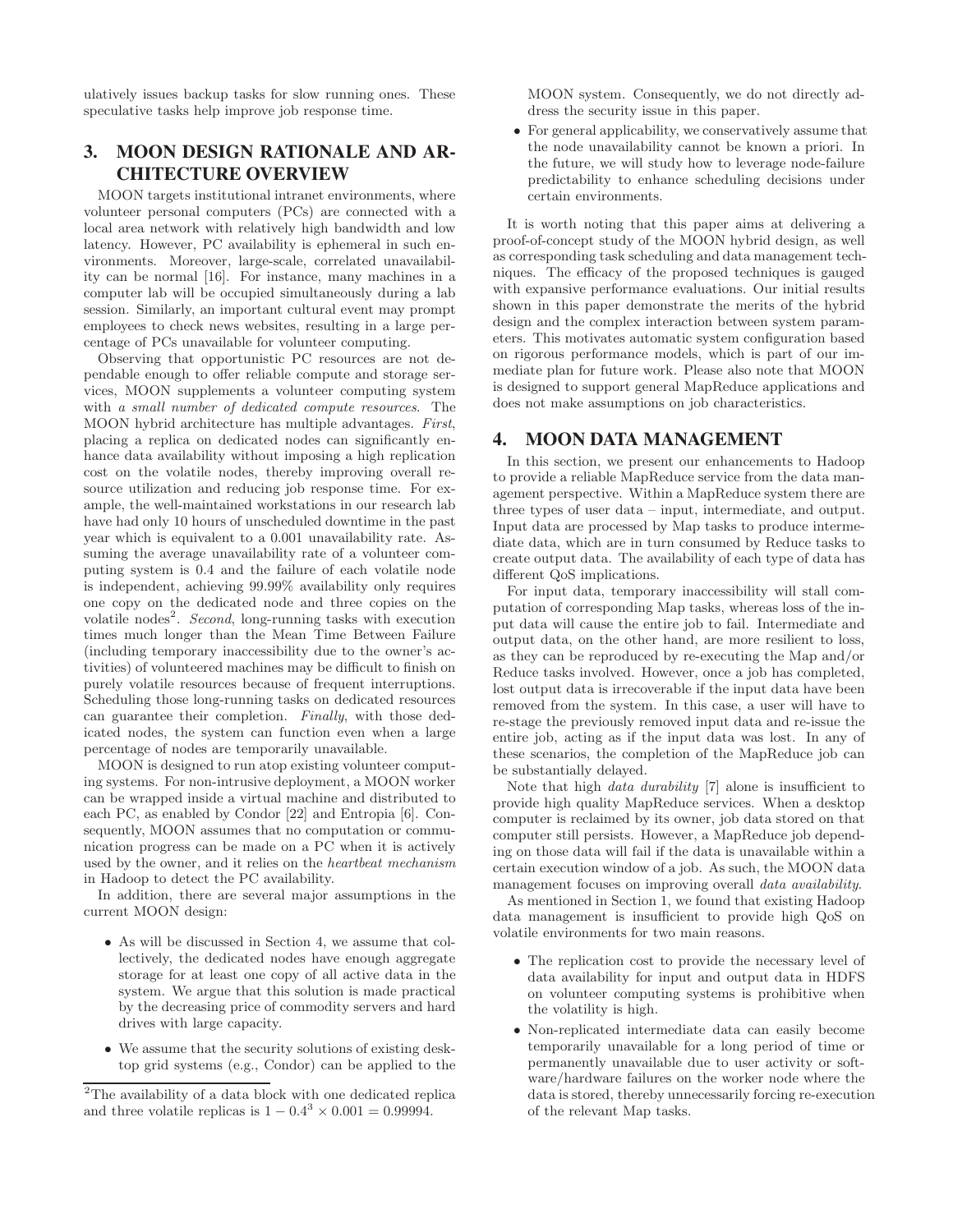To address these issues, MOON augments Hadoop data management in several ways to leverage the proposed hybrid resource architecture to offer a cost-effective and robust storage service.

# **4.1 Multi-dimensional, Cost-effective Replication Service**

MOON provides a multi-dimensional, dynamic replication service to handle volatile volunteer computing environments as opposed to the static data replication in Hadoop. MOON manages two types of resources – *supplemental dedicated computers* and *volatile volunteer nodes*. The number of dedicated computers is much smaller than the number of volatile nodes for cost-effectiveness purposes. To support this hybrid scheme, MOON extends Hadoop's data management and defines two types of workers: *dedicated* DataNodes and *volatile* DataNodes. Accordingly, the *replication factor* of a file is defined by a pair  $\{d, v\}$ , where d and v specify the number of data replicas on the dedicated and volatile DataNodes, respectively. For well-maintained dedicated computers with low unavailability rates, d is recommended to be set as 1 for efficient utilization of dedicated resources.

Intuitively, since dedicated nodes have much higher availability than volatile nodes, placing replicas on dedicated DataNodes can significantly improve data availability and in turn minimize the replication cost on volatile nodes. Because of the limited aggregated network and I/O bandwidth on dedicated computers, the major challenge is maximizing the utilization of the dedicated resources to improve service quality while preventing the dedicated computers from becoming a system bottleneck. To this end, MOON's replication design differentiates between various data types at the file level and takes into account the load and volatility levels of the DataNodes.

MOON defines two types of files, i.e., *reliable* and *opportunistic*. Reliable files are used to store data that *cannot* be lost under any circumstances. One or more dedicated copies are always maintained for a reliable file so that it can tolerate outage of a large percentage of volatile nodes. MOON always stores input data and system data required by the job as reliable files. In contrast, *opportunistic files* store transient data that can tolerate a certain level of unavailability and may or may not have dedicated replicas. Intermediate data will always be stored as opportunistic files. On the other hand, output data will first be stored as opportunistic files while the Reduce tasks are completing, and once all are completed they are then converted to reliable files.

The separation of reliable files from opportunistic files is critical in controlling the load level of dedicated DataNodes. When MOON decides that all dedicated DataNodes are nearly saturated, an I/O request to replicate an opportunistic file on a dedicated DataNode will be declined (details described in Section 4.2). Additionally, by allowing output data to be first stored as opportunistic files enables MOON to dynamically direct write traffic towards or away from the dedicated DataNodes as necessary. Furthermore, only after all data blocks of the output file have reached its replication factor, will the job be marked as complete and the output file be made available to users.

To maximize the utilization of dedicated computers, MOON attempts to have dedicated replicas for opportunistic files when possible. When dedicated replicas cannot be maintained, the availability of the opportunistic file is subject to

the volatility of volunteer PCs, possibly resulting in poor QoS due to forced re-execution of the related Map or Reduce tasks. While this issue can be addressed by using a high replication degree on volatile DataNodes, such a solution will inevitably incur high network and storage overhead.

MOON addresses this issue by adaptively changing the replication requirement to provide the desired QoS level. Specifically, consider a write request of an opportunistic file with replication factor  $\{d, v\}$ . If the dedicated replicas are rejected because the dedicated DataNodes are saturated, MOON will dynamically adjust  $v$  to  $v'$ , where  $v'$  is chosen to guarantee that the file availability meets the userspecified availability level (e.g., 0.9) pursuant to the node unavailability rate p (i.e.,  $1 - p^{v'} > 0.9$ ). If p changes before a dedicated replica can be stored, v' will be recalculated accordingly. Also, no extra replication is needed if an opportunistic file already has a replication degree higher than  $v'$ . In the current implementation,  $p$  is estimated by having the NameNode monitor the faction of unavailable DataNodes during the past 1 minute. This can be replaced with more accurate/detailed predicting methods.

The rationale for adaptively changing the replication requirement is that when an opportunistic file has a dedicated copy, the availability of the file is high, thereby allowing MOON to decrease the replication degree on volatile DataNodes. Alternatively, MOON increases the volatile replication degree of a file as necessary to prevent forced task reexecution caused by unavailability of opportunistic data.

Similar to Hadoop, when any file in the system falls below its replication factor, this file will be put into a replication queue. The NameNode periodically checks this queue and issues replication requests giving higher priority to reliable files. With this replication mechanism, the dedicated replicas of an opportunistic file will eventually be achieved. What if the system is constantly overloaded with jobs with large amounts of output? While not being handled in the current MOON design, this scenario can be addresed by having the system stop scheduling new jobs from the queue after observing that a job is waiting too long for its output to be coverted to reliable files.

# **4.2 Prioritizing I/O Requests**

When a large number of volatile nodes are supplemented with a much smaller number of dedicated nodes, providing scalable data access is challenging. As such, MOON prioritizes the I/O requests on the different resources. To alleviate read traffic on dedicated nodes, MOON factors in the node type in servicing a read request. Specifically, for files with replicas on both volatile and dedicated DataNodes, read requests from clients on volatile DataNodes will always try to fetch data from volatile replicas first. By doing so, the read requests from clients on the volatile DataNodes will only reach dedicated DataNodes when none of the volatile replicas are available.

When a write request occurs, MOON prioritizes I/O traffic to the dedicated DataNodes according to data vulnerability. A write request from a reliable file will always be satisfied on dedicated DataNodes. However, a write request from an opportunistic file will be declined if all dedicated DataNodes are close to saturation. As such, write requests for reliable files are fulfilled prior to those of opportunistic files when the dedicated DataNodes are fully loaded. This decision process is shown in Figure 2.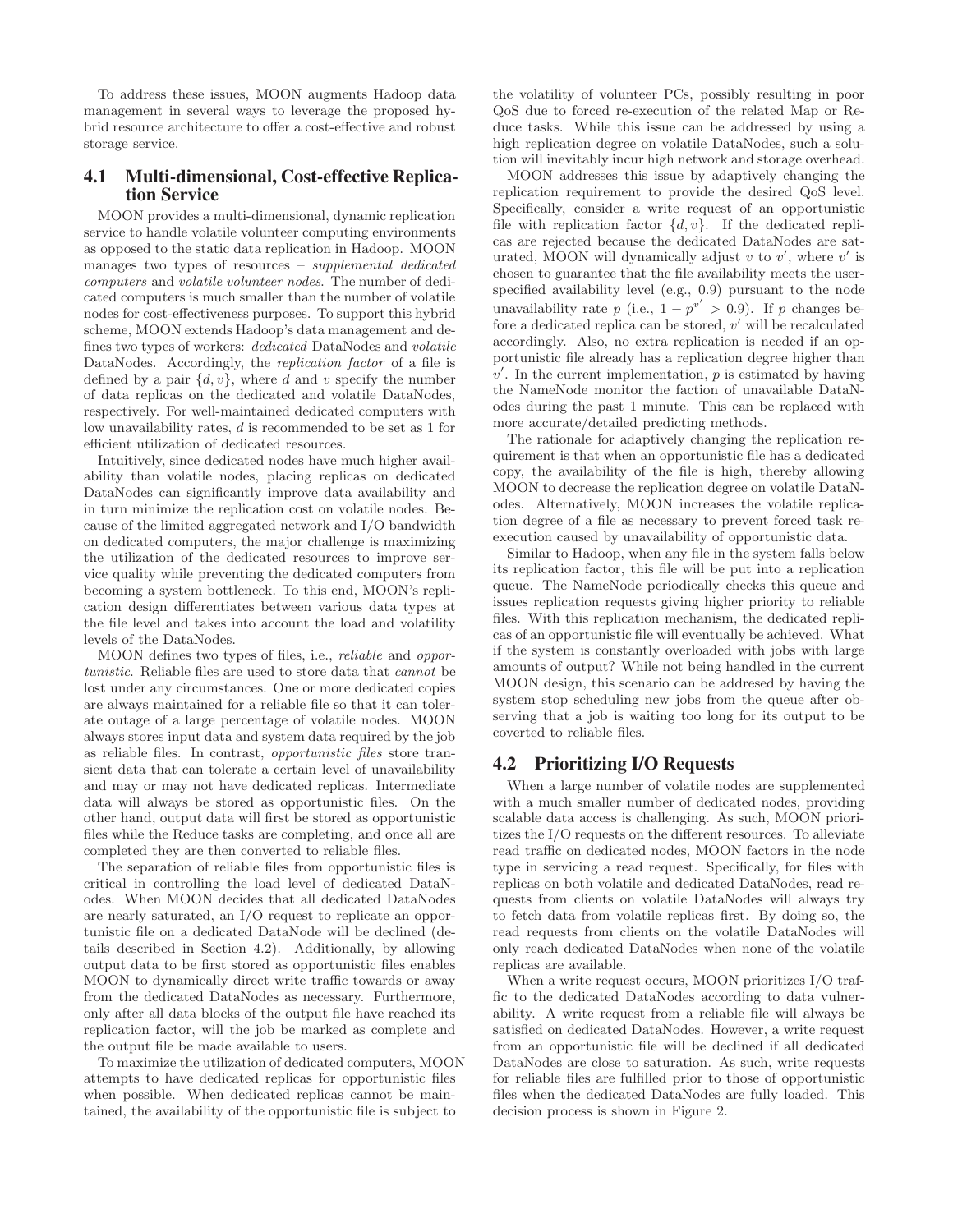

Figure 2: Decision process to determine where data should be stored.

To determine whether a dedicated DataNode is close to be saturated, MOON uses a sliding window-based algorithm as show in Algorithm 1. MOON monitors the I/O bandwidth consumed at each dedicated DataNode and sends this information to the NameNode piggybacking on the *heartbeat* messages. The throttling algorithm running on the NameNode compares the updated bandwidth with the average I/O bandwidth during a past window. If the consumed I/O bandwidth of a DataNode is increasing but only by a small margin determined by a threshold  $T<sub>b</sub>$ , the DataNode is considered saturated. On the contrary, if the updated I/O bandwidth is decreasing and falls more than threshold  $T<sub>b</sub>$ , the dedicated node is unsaturated. Such a design is to avoid unnecessary status switching caused by load oscillation. Since there is a delay between when the request is assigned and when the corresponding I/O-bandwidth increment is detected, MOON puts a cap  $(C_r)$  on the number of requests that can be assigned to a dedicated DataNode during a throttling window.

# **4.3 Handling Ephemeral Unavailability**

Within the original HDFS, fault tolerance is achieved by periodically monitoring the health of each DataNode and replicating files as needed. If a heartbeat message from a DataNode has not arrived at the NameNode within the *NodeExpiryInterval* the DataNode will be declared dead and its files are replicated as needed.

This fault tolerance mechanism is problematic for opportunistic environments where transient resource unavailability is common. If the *NodeExpiryInterval* is shorter than the mean unavailability interval of the volatile nodes, these nodes may frequently switch between *live* and *dead* states, causing replication thrashing due to HDFS striving to keep the correct number of replicas. Such thrashing significantly wastes network and I/O resources and should be avoided. On the other hand, if the *NodeExpiryInterval* is set too long, the system would incorrectly consider a "dead" DataNode as "alive". These DataNodes will continue to be sent I/O requests until it is properly identified as dead, thereby degrading overall I/O performance as the clients experience timeouts trying to access the nodes.

To address this issue, MOON introduces a *hibernate* state. A DataNode enters the hibernate state if no heartbeat messages are received for more than a *NodeHibernateInterval*, which is much shorter than the *NodeExpiryInterval*. A hibernated DataNode will not be supplied any I/O requests so as to avoid unnecessary access attempts from clients. Observing that a data block with dedicated replicas already has the necessary availability to tolerate transient unavailability of volatile nodes, only opportunistic files without dedicated replicas will be re-replicated. This optimization can greatly save the replication traffic in the system while preventing task re-executions caused by the compromised availability of opportunistic files.

| <b>Algorithm 1</b> I/O throttling on dedicated DataNodes                                                                                                                                                                          |
|-----------------------------------------------------------------------------------------------------------------------------------------------------------------------------------------------------------------------------------|
| Let $W$ be the throttling window size<br>Let $Tb$ be the control threshold<br>Let $bw_k$ be the measured bandwidth at timestep k<br>Input: current I/O bandwidth $bw_i$<br>Output: setting throttling state of the dedicated node |
| $avg\_bw = (\sum_{i=i-W}^{i-1} bw_j)/W$<br>if $bw_i > avg_bw$ then<br>if (state $=$ = unthrottled) and (bw <sub>i</sub> < avg_bw*(1+T <sub>b</sub> ))<br>then                                                                     |
| $state = throttled$<br>end if<br>end if<br>if $bw_i < avg_bw$ then                                                                                                                                                                |
| if $(state == throttled)$ and $(bw_i < avg_b w * (1 - T_b))$<br>then<br>$state = unthrottled$<br>end if<br>end if                                                                                                                 |
|                                                                                                                                                                                                                                   |

## **5. MOON TASK SCHEDULING**

One important mechanism that Hadoop uses to improve job response time is to speculatively issue backup tasks for "stragglers", i.e. slow running tasks. Hadoop considers a task as a straggler if the task meets two conditions: 1) it has been running for more than one minute, and 2) its *progress score* lags behind the average progress of all tasks of the same type by 0.2 or more. The per-task progress score, valued between 0 and 1, is calculated as the fraction of data that has been processed in this task.

In Hadoop, all stragglers are treated equally regardless of the relative differences between their progress scores. The JobTracker (i.e., the master) simply selects stragglers for speculative execution according to the order in which they were originally scheduled, except that for Map stragglers, priority will be given to the ones with input data local to the requesting TaskTracker (i.e., the worker). The maximum number of speculative copies (excluding the original copy) for each task is user-configurable, but set at 1 by default.

Hadoop speculative task scheduling assumes that tasks run smoothly toward completion, except for a small fraction that may be affected by the abnormal nodes. Such an assumption is easily invalid in opportunistic environments; a large number of tasks will likely be suspended or interrupted due to temporary or permanent outages of the volatile nodes. For instance, in Condor, a running external job will be suspended when the mouse or keyboard events are detected. Consequently, identifying stragglers based solely on tasks' progress scores is too optimistic.

• First, when the machine unavailability rate is high, *all*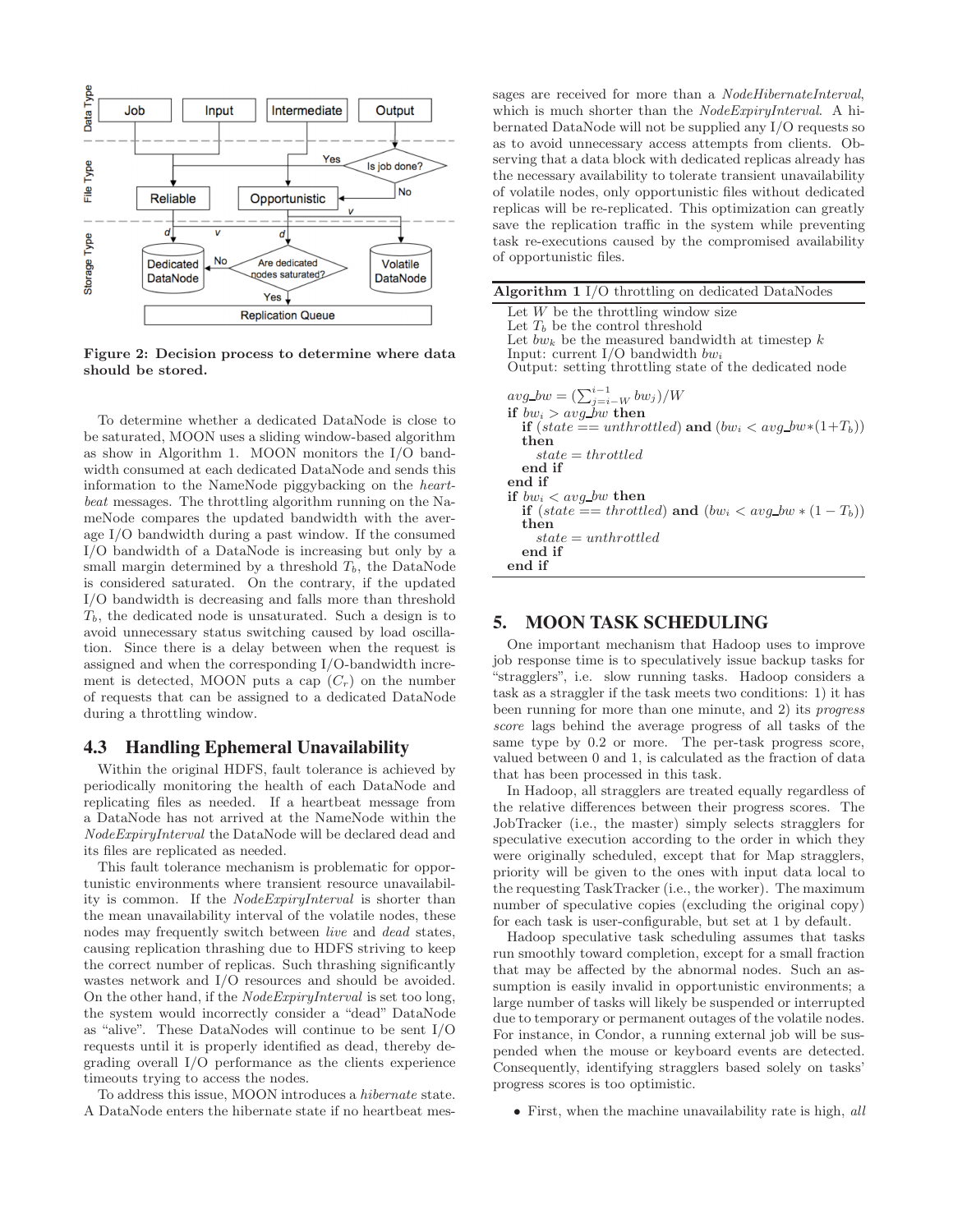instances of a task can possibly be suspended simultaneously, allowing no progress to be made on that task.

- Second, fast progressing tasks may be suddenly slowed down when a node becomes unavailable. Yet, it may take a long time for suspended tasks with high progress scores to be allowed to have speculative copies issued.
- Third, the natural computational heterogeneity among volunteered nodes, plus additional productivity variance caused by node unavailability, may cause Hadoop to issue a large number of speculative tasks (similar to the observation made in [24]), resulting in a waste of resources and an increase in job execution time.

Therefore, MOON adopts speculative task execution strategies that are *aggressive for individual tasks* to prepare for high node volatility, yet *overall conservative* considering the collectively unreliable environment. We describe these techniques in the rest of this section. Below we will describe our general-purpose scheduling in sections 5.1 and 5.2, and hybrid-architecture-specific augmentations in 5.3.

# **5.1 Ensuring Sufficient Progress with High Node Volatility**

In order to guarantee that sufficient progress is made on all tasks, MOON characterizes stragglers into *frozen tasks* (tasks where *all* copies are simultaneously suspended) and *slow tasks* (tasks that are not frozen, but satisfy the Hadoop criteria for speculative execution). The MOON scheduler composes two separate lists, containing frozen and slow tasks respectively, with tasks selected from the frozen list first. In both lists, tasks are sorted by the progress made thus far, with lower progress ranked higher.

It is worth noting that Hadoop does offer a task faulttolerant mechanism to handle node outage. The JobTracker considers a TaskTracker *dead* if no heartbeat messages have been received from the TaskTracker for an *TrackerExpiryInterval* (10 minutes by default). All task instances on a dead TaskTracker will be killed and rescheduled. Naively, using a small *TrackerExpiryInterval* can help detect and relaunch inactive tasks faster. However, using a too small value for the *TrackerExpiryInterval* will cause many suspended tasks to be killed prematurely, thus wasting resources.

In contrast, MOON considers a TaskTracker *suspended* if no heartbeat messages have been received from the Task-Tracker for a *SuspensionInterval*, which can be set to a value much smaller than *TrackerExpiryInterval*, so that node anomaly can be detected early. All task instances running on a suspended TaskTracker are then flagged *inactive*, in turn triggering frozen task handling. Inactive task instances on such a TaskTracker are not killed right away, in the hope that it returns to normal shortly.

MOON imposes a cap on the number of speculative copies for a task similar to Hadoop. However, a speculative copy will be issued to a frozen task regardless of the number of its copies, so that progress can always be made for each task.

## **5.2 Two-phase Task Replication**

The speculative scheduling approach discussed above only issues a backup copy for a task *after* it is detected as frozen or slow. Such a reactive approach is insufficient to handle fast progressing tasks that become suddenly inactive. For instance, consider a task that runs at a normal speed until 99% complete and then is suspended. A speculative copy will only be issued for this task after the task suspension is detected by the system, upon which the computation needs to be started all over again. To make it worse, the speculative copy may also become inactive before its completion. In the above scenario, the delay in the reactive scheduling approach can elongate the job response time, especially when this happens toward the end of the job.

To remedy this, MOON separates the job progress into two phases, *normal* and *homestretch*, where the *homestretch* phase begins once the number of remaining tasks for the job falls below  $H\%$  of the currently available execution slots. The basic idea of this design is to alleviate the impacts of unexpected task interruptions by proactively replicating tasks toward the job completion. Specifically, during the homestretch phase, MOON attempts to maintain at least R *active* copies of *any remaining task* regardless its progress score. If the unavailability rate of volunteer  $PCs$  is  $p$ , the probability that a task will become frozen decreases to  $p^R$ .

The motivation of the two-phase scheduling stems from two observations. First, when the number of concurrent jobs in the system is small, computational resources become more underutilized as a job gets closer to completion. Second, a suspended task will delay the job more toward the completion of the job. To constrain the resources used by task replication, MOON also enforces a limit on the total concurrent speculative task instances for a job to  $H\%$  of the available execution slots. No more speculative tasks will be issued if the concurrent number of speculative tasks of a job reaches that threshold. This means that the actual task replication degree gradually increases as the job approaches its completion.

While increasing  $R$  can reduce the probability of job freezing, it increases resource consumption. The optimal configuration of  $H\%$  and R will depend on how users will want to trade-off resource consumptions and performance. We will evaluate various configurations of the two parameters in Section 6.

# **5.3 Leveraging Hybrid Resources**

MOON attempts to further decrease the impact of volatility during *both* normal and homestretch phases by replicating tasks on the dedicated nodes. When the number of tasks in the system is smaller than the number of dedicated nodes, a task will be always be scheduled on dedicated nodes if there are empty slots available. Doing this allows us to take advantage of the much more reliable CPU resources available on the dedicated computers (as opposed to using them as pure data servers).

Intuitively, tasks with a dedicated speculative copy are given *lower* priority in receiving additional task replicas, as these nodes tend to be much more reliable. More specifically, when selecting a task from the slow task list as described in Section 5.1, the ones without a dedicated replica will be considered first. Similarly, tasks that already have a dedicated copy do not participate the homestretch phase, thus saving task replication cost. As another consequence, long running tasks that have difficulty in finishing on volunteer PCs because of frequent interruptions will eventually be scheduled and guaranteed completion on the dedicated nodes.

# **6. PERFORMANCE EVALUATION**

On production volunteer computing systems, machine availability patterns are commonly non-repeatable, making it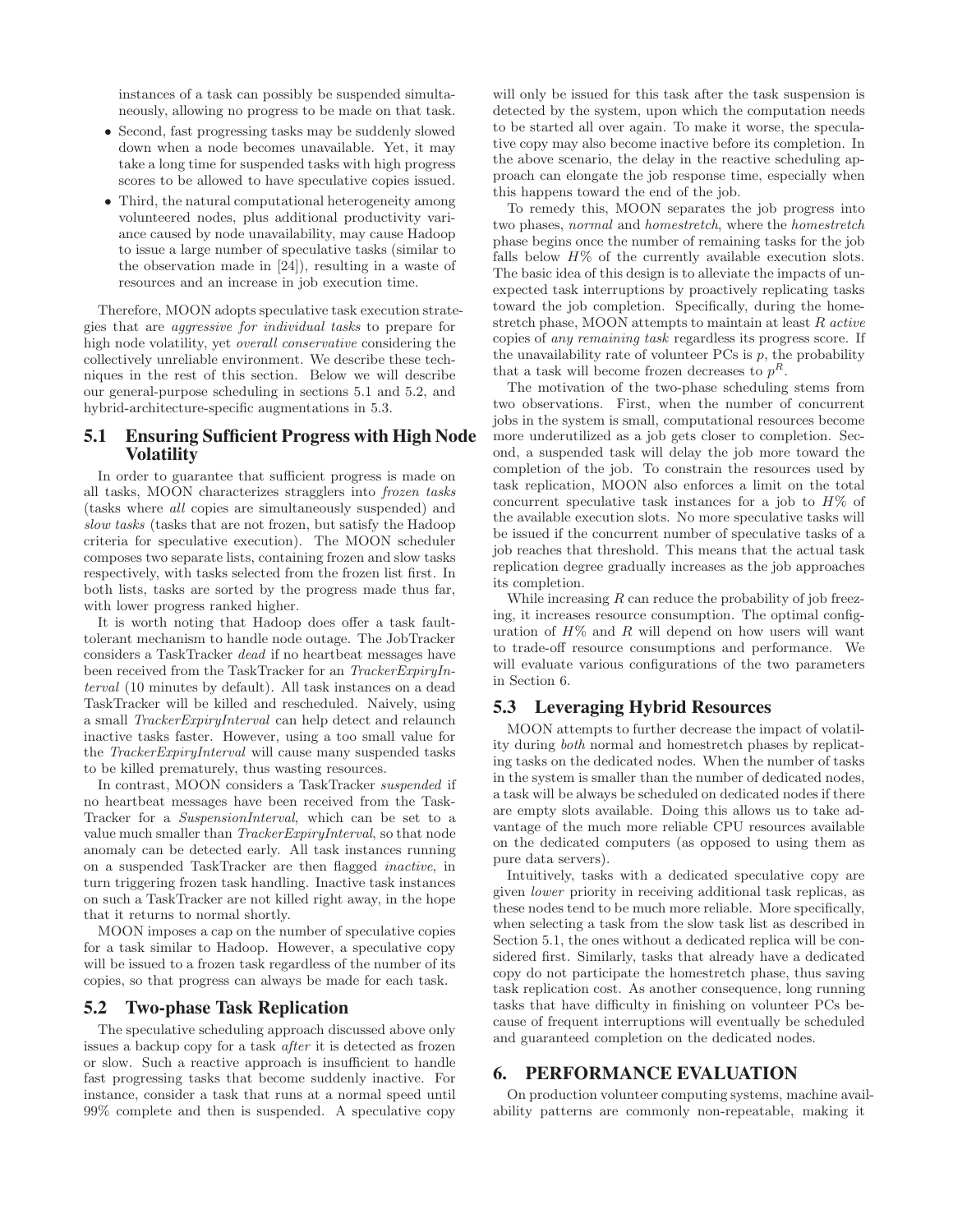difficult to fairly compare different strategies. Meanwhile, traces cannot easily be manipulated to create different node availability levels. In our experiments, we emulate a volunteer computing system with synthetic node availability traces, where node availability level can be adjusted.

We assume that node outage is mutually independent and generate unavailable intervals using a normal distribution, with the mean node-outage interval (409 seconds) extracted from the aforementioned Entropia volunteer computing node trace [18]. The unavailable intervals are then inserted into 8-hour traces following a Poisson distribution such that in each trace, the percentage of unavailable time is equal to a given node unavailability rate. At runtime of each experiment, a monitoring process on each node reads in the assigned availability trace, and suspends and resumes all the Hadoop/MOON processes on the node accordingly <sup>3</sup>.

Our experiments are executed on System X at Virginia Tech, comprised of Apple Xserve G5 compute nodes with dual 2.3GHz PowerPC 970FX processors, 4GB of RAM, 80 GByte hard drives. System X uses a 10Gbs InfiniBand network and a 1Gbs Ethernet for interconnection. To closely resemble volunteer computing systems, we only use the Ethernet network in our experiments. Arguably, such a machine configuration is similar to those in many student labs today. Each compute node runs the GNU/Linux operating system with kernel version 2.6.21.1. The MOON system is developed based on Hadoop 0.17.2.

Our experiments use two representative MapReduce applications, i.e., sort and word count, that are distributed with Hadoop. The configurations of the two applications are given in Table  $1^4$ . For both applications, the input data is randomly generated using tools distributed with Hadoop.

Table 1: Application configurations.

| Application   Input Size $\vert \#$ Maps |       |     | $#$ Reduces                     |
|------------------------------------------|-------|-----|---------------------------------|
| sort                                     | 24 GB |     | $384 \mid 0.9 \times Available$ |
| word count                               | 20 GB | 320 |                                 |

#### **6.1 Speculative Task Scheduling Evaluation**

We first evaluate the MOON scheduling design using two important job metrics: 1) job response time and 2) the total number of duplicated tasks issued. The job response time is important to user experiences. The second metric is important as extra tasks will consume system resources as well as energy. Ideally, we want to achieve short job response time with a low number of speculative tasks.

On opportunistic environments both the scheduling algorithm and the data management policy can largely impact the job response time. To isolate the impact of speculative task scheduling, we use the sleep application distributed with Hadoop, which allows us to simulate our two target applications with faithful Map and Reduce task execution times, but generating only insignificant amount of intermediate and output data (two integers per record of intermediate and zero output data).

We feed the average Map and Reduce execution times from sort and word count benchmarking runs into sleep. We also configure MOON to replicate the intermediate data as reliable files with one dedicated and one volatile copy, so that intermediate data are always available to Reduce tasks. Since sleep only deals with a small amount of intermediate data, the impact of data management is minimal.

The test environment is configured with 60 volatile nodes and 6 dedicated nodes, resulting in a 10:1 of volatile-todedicated (V-to-D) node ratio (results with higher V-to-D node ratio will be shown in Section 6.3). We compare the original Hadoop task scheduling policy and the MOON scheduling algorithm described in Section 5. For the Hadoop default scheduling, we control how quickly it reacts to node outages by using 1, 5, and 10 (default) minutes for *TrackerExpiryInterval*. These polices are denoted as Hadoop1M, Hadoop5M and Hadoop10M, respectively. With even larger values of *TrackerExpiryInterval*, the Hadoop performance gets worse and hence those results are not shown here. For MOON, We use 1 minute for *SuspensionInterval*, and 10 minutes for *TrackerExpiryInterval* for a fair comparison. Recall from Section 5.2 that there are two parameters in MOON to control the aggressiveness of the two-phase scheduling: 1) the homestretch threshold  $H\%$  and 2) the number of active copies  $R$ . To demonstrate the impacts of the selection of the two parameters, we vary  $H$  from 20 to 40 to 60. For each  $H$ value,  $R$  is increased from 1 to 3. Finally, we also test the enhancement with hybrid resource awareness (as described in Section 5.3) for  $H = 20$  and  $R = 2$ .

Figure  $3(a)$  shows the execution time for the sort application with increasing node availability rates. For the Hadoop scheduling, it is clear that the job execution time reduces as *TrackerExpiryInterval* decreases. This is because with a shorter *TrackerExpiryInterval*, the JobTracker can detect the node outage sooner and issue speculative copies to the executing tasks on the unavailable nodes. In Hadoop, a TaskTracker is considered *dead* if no heartbeat messages have been sent from it within the *TrackerExpiryInterval*, and in turn, all running tasks on the TaskTracker will be killed and rescheduled. Consequently, the reducing in execution time by decreasing *TrackerExpiryInterval* will inevitably come at a cost of higher numbers of task replicas, as shown in Figure 3(b). Thus, the default Hadoop scheduling is not flexible to simultaneously achieving short job response time and a low quantity of speculative tasks.

With two-phase scheduling, the job response time is comparable among all configurations at 0.1 node unavailability rate. However, when the node unavailability rate gets higher, it is clear that increasing  $R$  from 1 to 2 can deliver considerable improvements for a same  $H$  value, due to the decreasing probability of a task being frozen toward the end of job execution. However, further increasing  $R$  to 3 does not help in most cases because the resource contention caused by the extra task replicas offsets the benefit of reducing tasksuspension. In fact, the job response time deteriorates when R increases from 2 to 3 in some cases.

Interestingly, increasing  $H$  does not bring in significant decrease in job response time, suggesting 20% of the available slots are sufficient to accommodate the task replicas needed for the test scenarios. In terms of the number of speculative tasks, as expected, the number of duplicated tasks generally increases as higher  $H$  or  $R$  values are used. However, the number of duplicated tasks issued at various  $H$  values be-

<sup>3</sup> In our implementation, the task suspension and resume is achieved by sending the STOP and CONT signals to the targeting processes.

<sup>4</sup>These two applications with similar data input sizes were also used in other MapReduce studies, e.g., [24].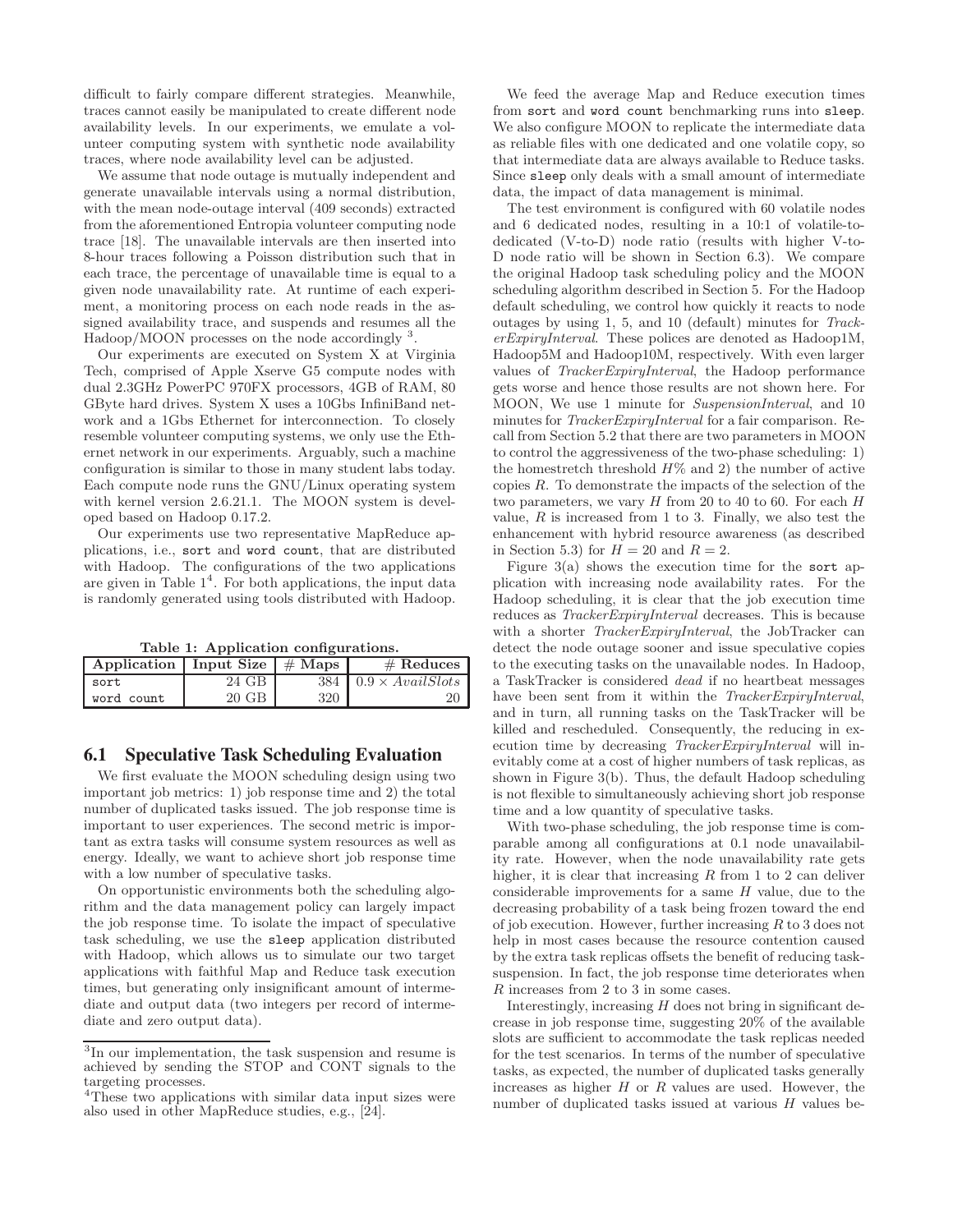

Figure 3: Sort execution profile with Hadoop and MOON scheduling policies.



Figure 4: Wordcount execution profile of Hadoop and MOON scheduling policies.

comes closer as the node unavailability rate increases. Recall that speculative tasks will only be issued after all original tasks have been rescheduled. As a result, the candidate tasks for speculative execution are in the last batch of executing original tasks. As the node unavailability level increases, the number of available slots decreases and so does the number of candidate tasks for speculative execution. The fact that the number of duplicated tasks is comparable across different H levels at 0.5 node unavailability rate suggests that at this volatile level the number of speculative tasks issued is smaller than 20% of the available slots.

One advantage of the MOON two-phase scheduling algorithm is that it provides the necessary knobs for users to tune the system for overall better performance under certain resource constraint, i.e., by allowing aggressive replication for individual tasks yet retaining control of the overall replication cost. According to the execution profile of both execution time and the number of speculative tasks, without enabling the hybrid-aware enhancement, H20R2 delivers an overall better performance with relatively lower replication cost among various MOON two-phase configurations. Compared to the Hadoop default scheduling, H20R2 outperforms Hadoop1M in job response time by 10%, 13% and 40% at 0.1, 0.3 and 0.5 node unavailability rates, respectively. Meanwhile, H20R2 issues slightly more (11%) duplicated tasks than Hadoop at 0.1 node unavailability rate, but saves 38% and 57% at 0.3 and 0.5 node availability rates, respectively. Further, H20R2 with the hybrid-aware enhancement brings in additional savings in job execution time and task replication cost. Particularly, Hybrid-H20R2 runs 23% faster and issues 19% less speculative tasks than H20R2 at 0.5 node unavailability rate. In summary, when tuned properly, MOON scheduling can achieve significantly better performance than the Hadoop scheduling with comparable or lower replication cost.

Figure 4 shows the execution profile of the word count application. The overall trends of default Hadoop scheduling are very similar to those of the sort application. For the MOON two-phase scheduling, while the overall performance trends are still similar, one noticeable difference is that the performance differences between various configurations are smaller at 0.3 node unavailability rate. One possible reason is that word count has a much smaller number of reduce tasks. Interestingly, among MOON configurations without hybrid-aware enhancement, H20R2 again achieves an overall better performance and lower replication cost, indicating the possibility of having a common configuration for a class of applications. Similarly, MOON H20R2 delivers considerable performance improvements (up to 29%) to Hadoop1M but with a much lower task replication cost (up to 58%). Hybrid-H20R2 again delivers additional performance gain and saving at replication cost to H20R2.

Overall, we found that the default Hadoop scheduling policy may enhance its capability of handling task suspensions in opportunistic environments, but at the cost of shortening *TrackerExpiryInterval* and issuing more speculative tasks. The two-phase scheduling and hybrid-aware scheduling approaches in MOON provide effective tuning mechanism for users to achieve overall significant improvements over Hadoop, especially when the node unavailability is high.

#### **6.2 Replication of Intermediate Data**

In a typical Hadoop job, there is a *shuffle* phase in the beginning of a Reduce task. The shuffle phase copies the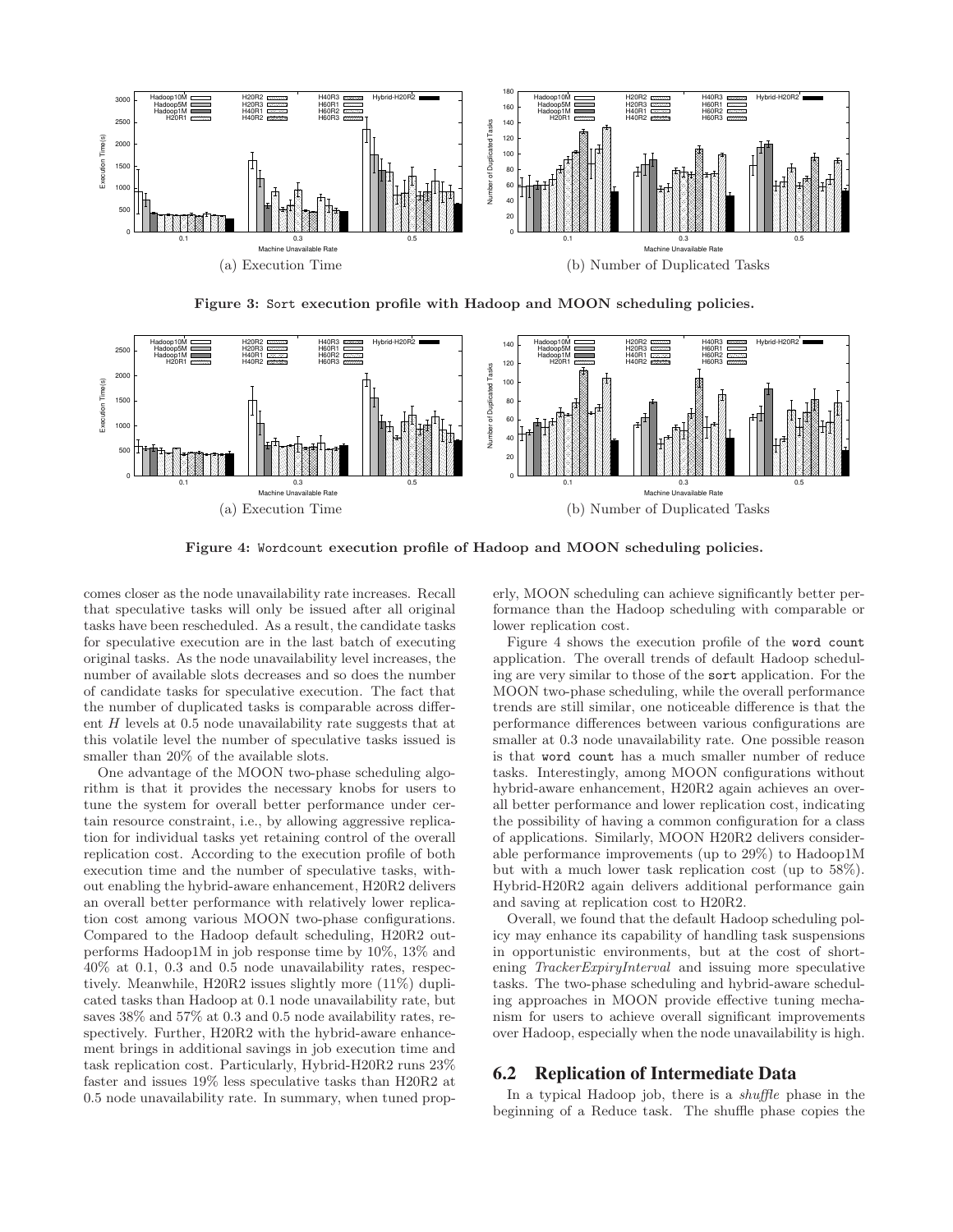

Figure 5: Compare impacts of different replication policies for intermediate data on execution time.

corresponding intermediate data from all Map tasks and is time-consuming even in dedicated environments. On opportunistic environments, achieving efficient shuffle performance is more challenging, given that the intermediate data could be unavailable due to frequent machine outage. In this section, we evaluate the impact of MOON's intermediate data replication policy on shuffle efficiency and consequently, job response time.

We compare a *volatile-only* (VO) replication approach that statically replicates intermediate data only on volatile nodes, and the *hybrid-aware* (HA) replication approach described in Section 4.1. For the VO approach, we increase the number of volatile copies gradually from 1 (VO-V1) to 5 (VO-V5). For the HA approach, we have MOON store one copy on dedicated nodes when possible, and increase the minimum volatile copies from 1 (HA-V1) to 3 (HA-V3). Recall that in the HA approach, if the data block does not yet have a dedicated copy, then the number of volatile copies of a data block is dynamically adjusted such that the availability of a file reaches 0.9.

These experiments use 60 volatile nodes and 6 dedicated nodes. To focus solely on intermediate data, we configure the input/output data to use a fixed replication factor of {1, 3} across all experiments. Also, the task scheduling algorithm is fixed at Hybrid-H20R2, which was shown to deliver overall better performance under various scenarios.

In Hadoop, a Reduce task reports a fetch failure if the intermediate data of a Map task is inaccessible. The Job-Tracker will reschedule a new copy of a Map task if more than 50% of the running Reduce tasks report fetch failures for the Map task. We observe that with this approach, the reaction to the loss of Map output is too slow, and as a result, causing hourly long execution time for a job as a reduce task would have to acquire data from hundreds of Map outputs. We remedy this by having the JobTracker issue a new copy of a Map task if 1) three fetch failures have been reported for the Map task and 2) there is no active replicas of the Map output.

Figure  $5(a)$  shows the results of sort. As expected, enhanced intermediate data availability through the VO replication clearly reduces the overall execution time. When the unavailability rate is low, the HA replication does not exhibit much additional performance gain. However, HA replication significantly outperforms VO replication when the node unavailability level is high. While increasing the number of volatile replicas can help improve data availability on a highly volatile system, this incurs a high performance cost caused by the extra I/O. As a result, there is no further execution time improvement from VO-V3 to VO-V4, and from VO-V4 to VO-V5, the performance actually degrades. With HA replication, having at least one copy written to dedicated nodes substantially improves data availability, with a lower overall replication cost. More specifically, HA-V1 outperforms the best VO configuration, i.e., VO-V3 by 61% at the 0.5 unavailability rate.

With word count, the gap between the best HA configuration and the best VO configuration is small. This is not surprising, as word count generates much smaller intermediate/final output and has much fewer Reduce tasks, thus the cost of fetching intermediate results can be largely hidden by Map tasks. Also, increasing the number of replicas does not incur significant overhead. Nonetheless, at the 0.5 unavailability rate, the HA replication approach still outperforms the best VO replication configuration by about 32.5%.

To further understand the cause of performance variances of different policies, Table 2 shows the execution profile collected from the Hadoop job log for tests at 0.5 unavailability rate. We do not include all policies due to space limit. For sort, the average Map execution time increases rapidly as higher replication degrees are used in the VO replication approach. In contrast, the Map execution time does not change much across different policies for word count, due to reasons discussed earlier.

The most noticeable factor causing performance differences is the average *shuffle* time. For sort, the average shuffle time of  $VO-V1$  is much higher than other policies due to the low availability of intermediate data. In fact, the average shuffle time of VO-V1 is about 5 times longer than that of HA-V1. For VO replication, increasing the replication degree from 1 to 3 results in a 54% improvement in the shuffle time, but no further improvement is observed beyond this point. This is because the shuffle time is partially affected by the increasing Map execution time, given that the shuffle time is measured from the start of a reduce task till the end of copying all related Map results. For word count, the shuffle times with different policies are relatively close except with VO-V1, again because of the smaller intermediate data size.

Finally, since the fetch failures of Map results will trigger the re-execution of corresponding Map tasks, the average number of killed Map tasks is a good indication of the intermediate data availability. While the number of killed Map tasks decreases as the VO replication degree increases, the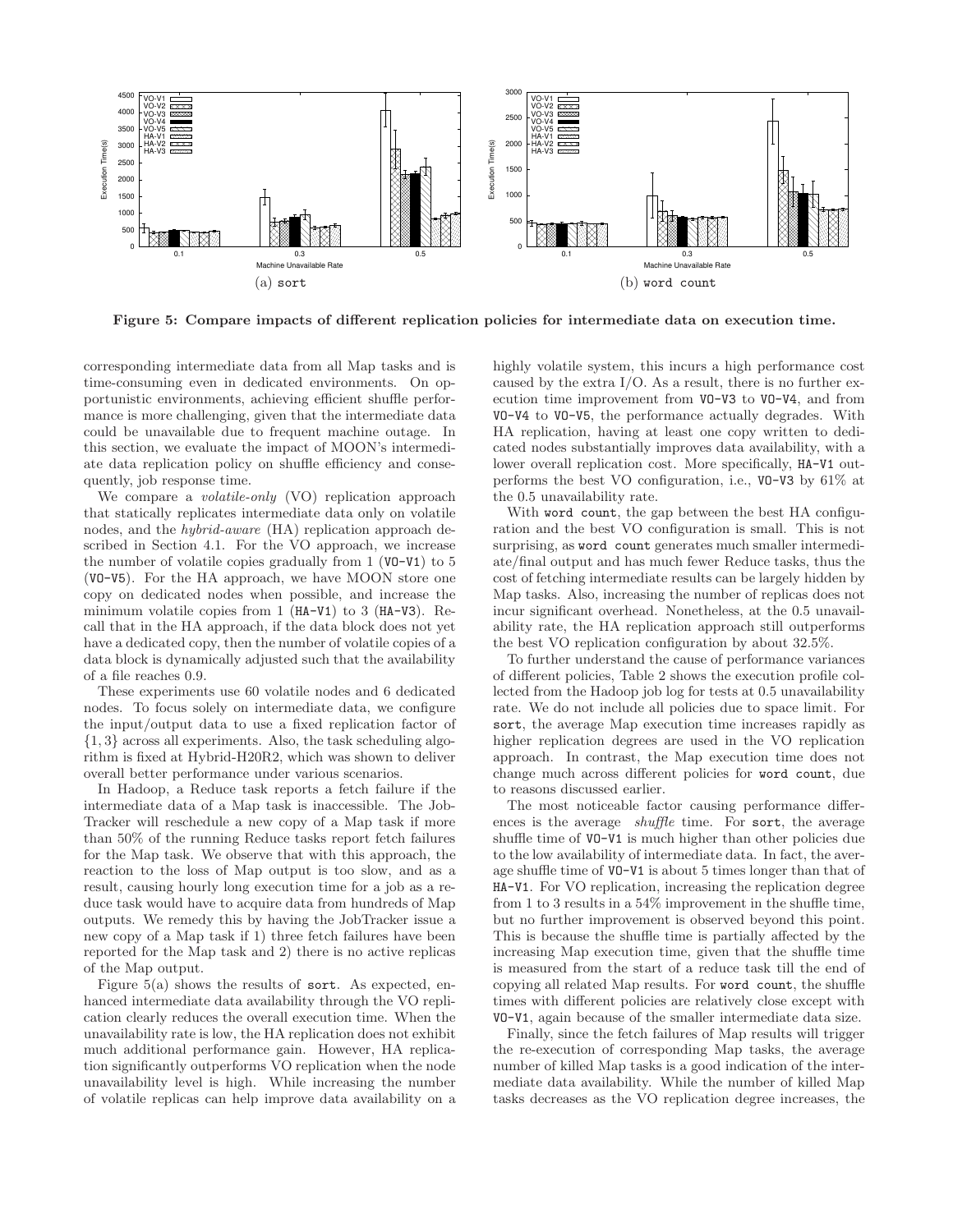| Table 2: Execution profile of different replication policies at 0.5 unavailability rate. |  |  |  |
|------------------------------------------------------------------------------------------|--|--|--|
|------------------------------------------------------------------------------------------|--|--|--|

|                         | sort    |         |        |         | word count |        |       |         |
|-------------------------|---------|---------|--------|---------|------------|--------|-------|---------|
| Policy                  | VO-V1   | VO-V3 l | VO-V5  | $HA-V1$ | VO-V1      | VO-V3  | VO-V5 | $HA-V1$ |
| Avg Map Time(s)         | 21.25   | 42      | 71.5   | 41.5    | 100        | 110.75 | 113.5 | 112     |
| Avg Shuffle Time $(s)$  | 1150.25 | 528     | 563    | 210.5   | 752.5      | 596.25 | 584   | 559     |
| Avg Reduce Time (s)     | 155.25  | 84.75   | 116.25 | 74.5    | 50.25      | 28     | 28.5  | 31      |
| $Avg$ #Killed Maps      | 1389    | 55.75   | 31.25  | 18.75   | 292.25     | 32.5   | 30.5  | 23      |
| $Avg \#Killed\ Reduces$ | 59      | 47.75   | 55.25  | 34.25   | 18.25      | 18     | 15.5  | 12.5    |

HA replication approach in general results in a lower number of Map task re-executions.

## **6.3 Overall Performance Impacts of MOON**

To evaluate the impact of MOON on overall MapReduce performance, we establish a baseline by augmenting Hadoop to replicate the intermediate data and configure Hadoop to store six replicas for both input and output data, to attain a 99.5% data availability when the average machine unavailability is 0.4 (selected according to the real node availability trace shown in Figure 1). For MOON, we assume the availability of a dedicated node is at least as high as that of three volatile nodes together with independent failure probability. That is, the unavailability of dedicated node is less than 0.4 3 , which is not hard to achieve for well maintained workstations. As such, we configure MOON with a replication factor of {1, 3} for both input and output data.

In testing the native Hadoop system, 60 volatile nodes and 6 dedicated nodes are used. These nodes, however are all treated as volatile in the Hadoop tests as Hadoop cannot differentiate between volatile and dedicated. For each test, we use the VO replication configuration that can deliver the best performance under a given unavailability rate. It worth noting that we do not show the performance of the default Hadoop system (without intermediate data replication), which was *unable* to finish the jobs under high machine unavailability levels, due to intermediate data losses and high task failure rate.

The MOON tests are executed on 60 volatile nodes with 3, 4 and 6 dedicated nodes, corresponding to a 20:1, 15:1 and 10:1 V-to-D ratios. The intermediate data is replicated with the HA approach using  $\{1, 1\}$  as the replication factor. As shown in Figure 6, MOON clearly outperforms Hadoop-VO for 0.3 and 0.5 unavailable rates and is competitive at a 0.1 unavailability rate, even for a *20:1 V-to-D ratio*. For sort, MOON outperforms Hadoop-VO by a factor of 1.8, 2.2 and 3 with 3, 4 and 6 dedicated nodes, respectively, when the unavailability rate is 0.5. For word count, the MOON performance is slightly better than augmented Hadoop, delivering a speedup factor of 1.5 compared to Hadoop-VO. The only case where MOON performs worse than Hadoop-VO is for the sort application at the 0.1 unavailability rate and the V-to-D node ratio is 20:1. This is due to the fact that the aggregate I/O bandwidth on dedicated nodes is insufficient to quickly absorb all of the intermediate and output data; as described in Section 4.1, a reduce task will not be flagged as complete until its output data reaches the predefined replication factor (including 1 dedicate copy). Note that while our experiments focus on the performance of executing MapReduce jobs, one important advantage of MOON lies in its ability of tolerating large-scale correlated node unavailability, which is impractical for MapReduce on pure

volatile resources.



Figure 6: Overall performance of MOON vs. Hadoop with VO replication

#### **7. DISCUSSION**

While automatic system configuration is out of the scope of the paper, our performance evaluations provide some insights about the trade-off in provisioning the hybrid resources. Particularly, users will be interested in knowing how much dedicated resources are needed for a certain volunteer computing system. Compared to MapReduce on pure volatile resources, MOON can achieve high data availability with much lower replication cost, and in turn, significantly reduce the cost of Map task re-execution caused by the loss of intermediate data. However, despite MOON's scalable I/O scheduling design, the limited I/O bandwidth on the dedicated nodes could cause an extra delay in the task execution. Therefore, the dedicated resources should be provisioned such that a good balance is achieved between the saving of Map task re-execution and the extra write delay on dedicated nodes.

However, an optimal hybrid resource configuration depends on a myriad of factors including the Map and Re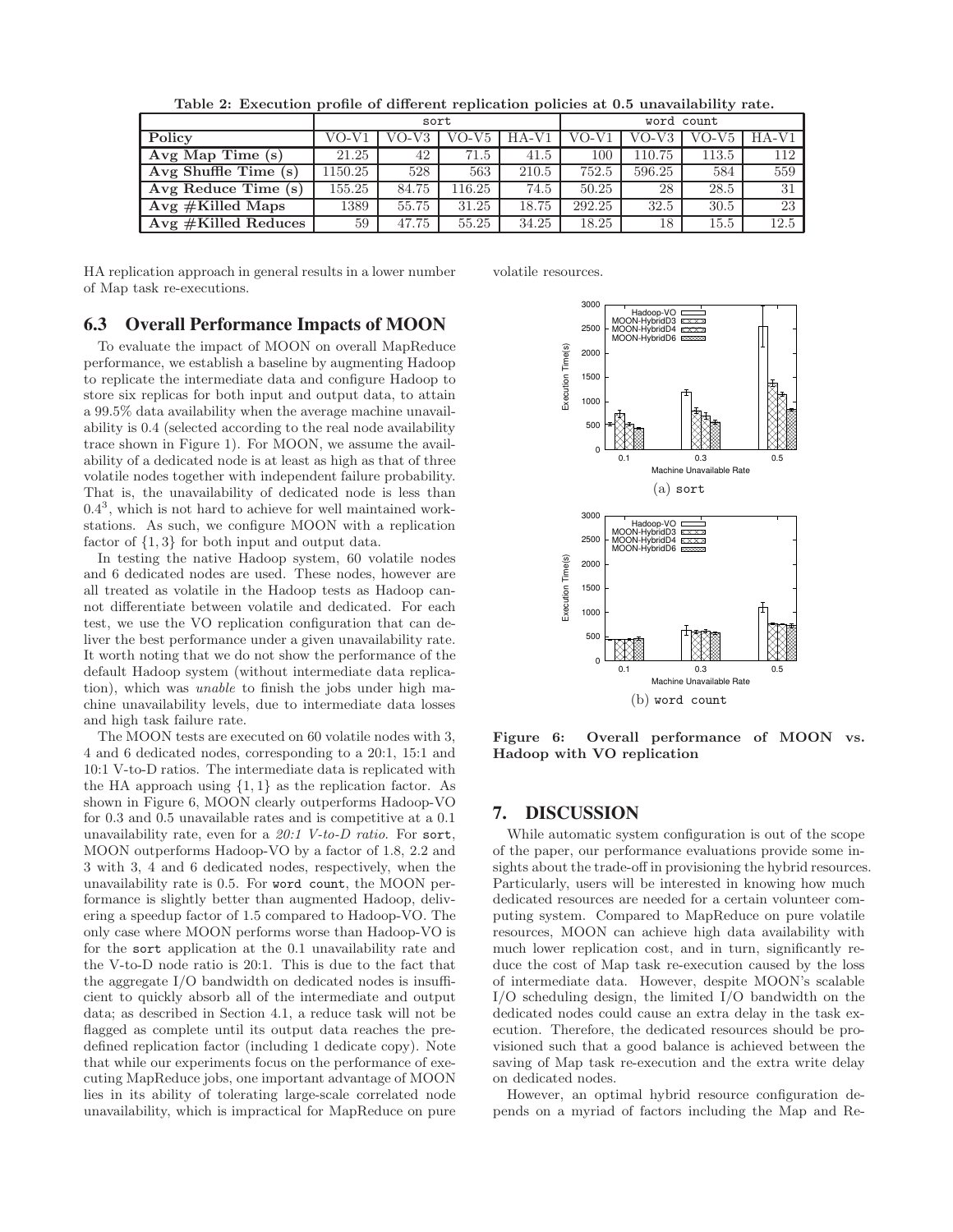duce task execution time, the node unavailability rate, the I/O bandwidths on both volatile and dedicated nodes, and the sizes of different types of MapReduce data etc., letting alone the dynamics in the system created by the speculative task executions. Note that the more I/O intensive is an application, the more dedicated nodes are required to achieve good performance, as suggested the performance differences between the sort and word count applications. In practice, a good provisioning configuration can be found by performance-tuning the most data-intensive application on the target system. In fact, the sort benchmark is a good tuning candidate as it has a very high I/O-to-compute ratio.

Due to the testbed constraint, the current MOON design does not explore optimizations that take into account the network topologies. In the future, we plan to investigate task scheduling and data placement policies for large systems with multi-level network hierarchies. For instance, one possibility is to improve the aggregate bandwidth between volatile nodes and dedicated nodes by distributing dedicated computers in different subnets where the computers are interconnected with high-bandwidth networks.

## **8. RELATED WORK**

Several storage systems have been designed to aggregate idle disk spaces on desktop computers within local area network environments [2, 15, 23, 9]. Farsite [2] aims at building a secure file system service equivalent to centralized file system on top of untrusted PCs. It adopts replication to ensure high data reliability, and is designed to reduce the replication cost by placing data replicas based on the knowledge of failure correlation between individual machines. Glacier [15] is a storage system that can deliver high data availability under large-scale correlated failures. It does not assume any knowledge of the machine failure patterns and uses erasure code to reduce the data replication overhead. Both Farsite and Glacier are designed for typical I/O activities on desktop computers and are not sufficient for high-performance data-intensive computing. Freeloader [23] provides a highperformance storage system. However, it aims at providing a read-only caching space and is not suitable for storing mission critical data.

Gharaibeh et. al. proposed a low-cost reliable storage system built on a combination of scavenged storage of desktop computers and a set of low-bandwidth dedicated storage such as Automated Tape Library (ATL) or remote storage system such as Amazon S3 [10]. Their prosed system focuses sole on storage and mainly supports read-intensive workloads. Also, the storage scavenging in their system does not consider the unavailability caused by the owner activities on a desktop computer. While also adopting a hybrid resource provisioning approach, MOON handles both computation and storage as well as investigates the interactions between the two within the MapReduce programming model.

There have been studies in executing MapReduce on grid systems, such as GridGain [13]. There are two major differences between GridGain and MOON. First, GridGain only provides computing service and relies on other data grid systems for its storage solution, whereas MOON provides an integrated computing and data solution by extending Hadoop. Second, unlike MOON, GridGain is not designed to provide high QoS on opportunistic environments where machines will be frequently unavailable. Sun Microsystems' Compute Server technology is also capable of executing MapReduce

jobs on a grid by creating a master-worker task pool where workers iteratively grab tasks to execute [21]. However, based on information gleaned from [21], it appears that this technology is intended for use on large dedicated resources, similarly to Hadoop.

When executing Hadoop in heterogenous environments, Zaharia et. al. discovered several limitations of the Hadoop speculative scheduling algorithm and developed the LATE (Longest Approximate Time to End) scheduling algorithm [24]. LATE aims at minimizing Hadoop's job response time by always issuing a speculative copy for the task that is expected to finish last. LATE was designed on heterogeneous, *dedicated* resources, assuming the task progress rate is constant on a node. LATE is not directly applicable to opportunistic environments where a high percentage of tasks can be frequently suspended or interrupted, and in turn the task progress rate is not constant on a node. Currently, the MOON design focuses on environments with homogeneous computers. In the future, we plan to explore the possibility of combining the MOON scheduling principles with LATE to support heterogeneous, opportunistic environments.

Finally, Ko et al. discovered that the loss of intermediate data may result in considerable performance penalty in Hadoop even under dedicated environments [17]. Their preliminary studies suggested that simple replication approaches, such as relying on HDFS's replication service used in our paper, could incur high replication overhead and is impractical in dedicated, cluster environments. In our study, we show that in opportunistic environments, the replication overhead for intermediate data can be well paid off by the performance gain resulted from the increased data availability. Future studies in more efficient intermediate data replication will of course well complement the MOON design.

# **9. CONCLUSION AND FUTURE WORK**

In this paper, we presented MOON, an adaptive system that supports MapReduce jobs on opportunistic environments, where existing MapReduce run-time policies fail to handle frequent node outages. In particular, we demonstrated the benefit of MOON's data and task replication design to greatly improve the QoS of MapReduce when running on a hybrid resource architecture, where a large group of volatile, volunteer resources is supplemented by a small set of dedicated nodes.

Due to testbed limitations in our experiments, we used homogeneous configurations across the nodes used. Although node unavailability creates natural heterogeneity, it did not create disparity in hardware speed (such as disk and network bandwidth speeds). In our future work, we plan to evaluate and further enhance MOON in heterogeneous environments. Additionally, we would like to deploy MOON on various production systems with different degrees of volatility and evaluate a variety of applications in use on these systems. Lastly, this paper investigated single-job execution, and it would be interesting future work to study the scheduling and QoS issues of concurrent MapReduce jobs on opportunistic environments.

### **10. ACKNOWLEDGMENTS**

This research is supported in part by NSF grants CNS-0546301, CNS-0915861, and CSR-0916719 as well as Xiaosong Ma's joint appointment between North Carolina State